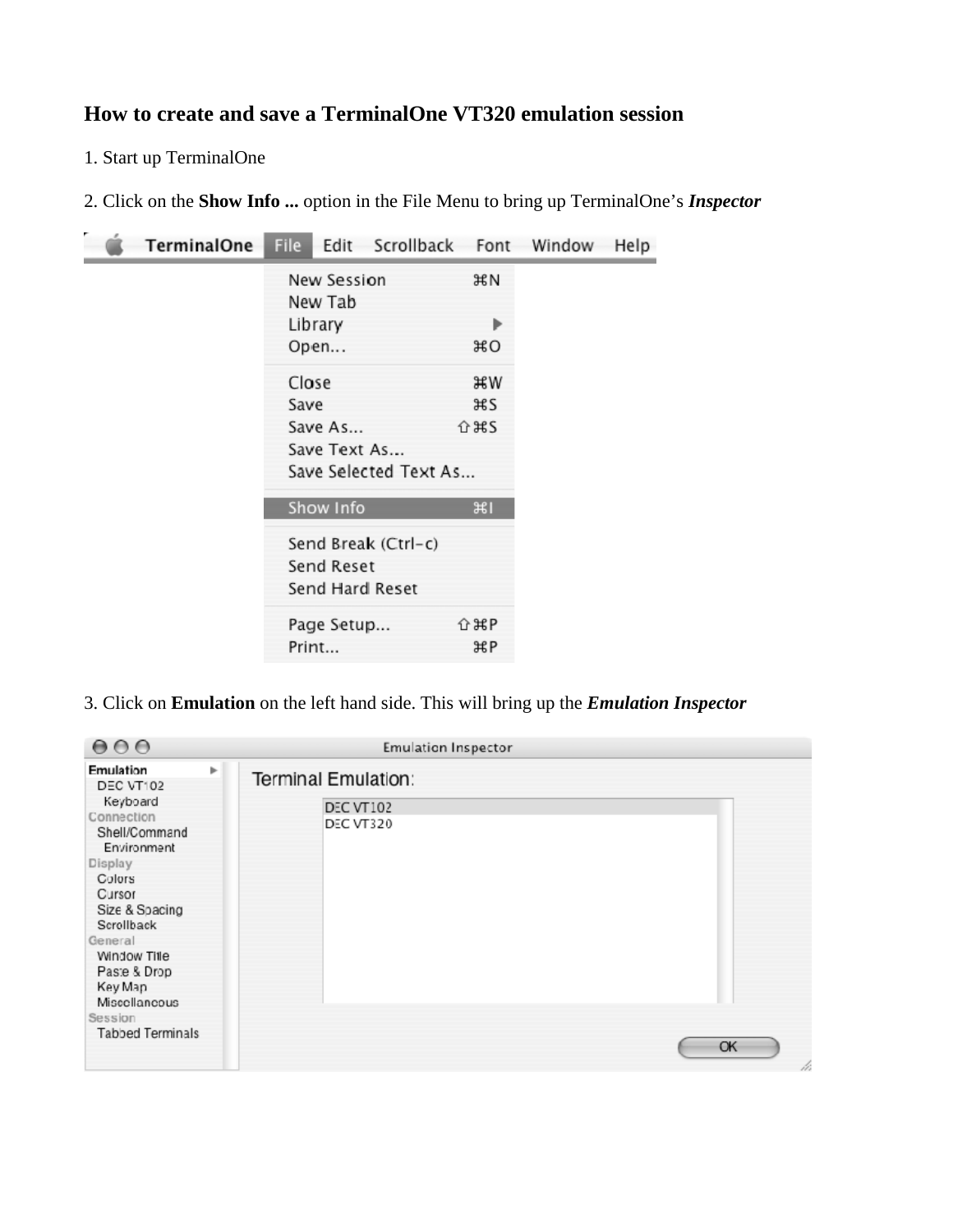4. Select **VT320** and click **OK**. This will bring up the *VT320 Inspector*.

| 000                                                                                    |                                              | VT320 Inspector                       |                                               |
|----------------------------------------------------------------------------------------|----------------------------------------------|---------------------------------------|-----------------------------------------------|
| Þ.<br>Emulation<br>VT320<br>Keyboard<br>Connection<br>Shell/Command<br>Environment     | Identification<br>÷<br>VT320                 | Status Line<br>$\ddot{ }$<br>Disabled | Controls<br>$\div$<br>Interpret               |
| Display<br>Colors<br>Cursor<br>Size & Spacing<br>Scrollback<br>General<br>Window Title | Auto Wrap<br>8 Bit Mode<br>Back Wrap<br>Tabs |                                       | Preferred Set<br>÷<br><b>DEC</b> Supplemental |
| Paste & Drop<br>Key Map<br>Miscellaneous<br>Session<br><b>Tabbed Terminals</b>         |                                              | 3<br>5                                | None<br>6<br>Eight<br>$+ +$<br>ł t            |

5. To set up the connection, select the **Shell/Command** option under Connection on the left-side to bring up the *Shell/Command Inspector*.

| 000                                                                                                                                                                                                      |                    | Shell/Command Inspector                                   |                          |
|----------------------------------------------------------------------------------------------------------------------------------------------------------------------------------------------------------|--------------------|-----------------------------------------------------------|--------------------------|
| Emulation<br>r<br>VT320                                                                                                                                                                                  | Command: /bin/bash |                                                           | Set                      |
| Keyboard<br>Connection                                                                                                                                                                                   | Directory: $\sim$  |                                                           | Set                      |
| Shell/Command<br>Environment<br>Display<br>Colors<br>Cursor<br>Size & Spacing<br>Scrollback<br>General<br>Window Title<br>Paste & Drop<br>Key Map<br>Miscellaneous<br>Session<br><b>Tabbed Terminals</b> |                    | $\triangledown$ Read login script<br>Send CONTinue Signal | <b>Disconnect</b><br>11. |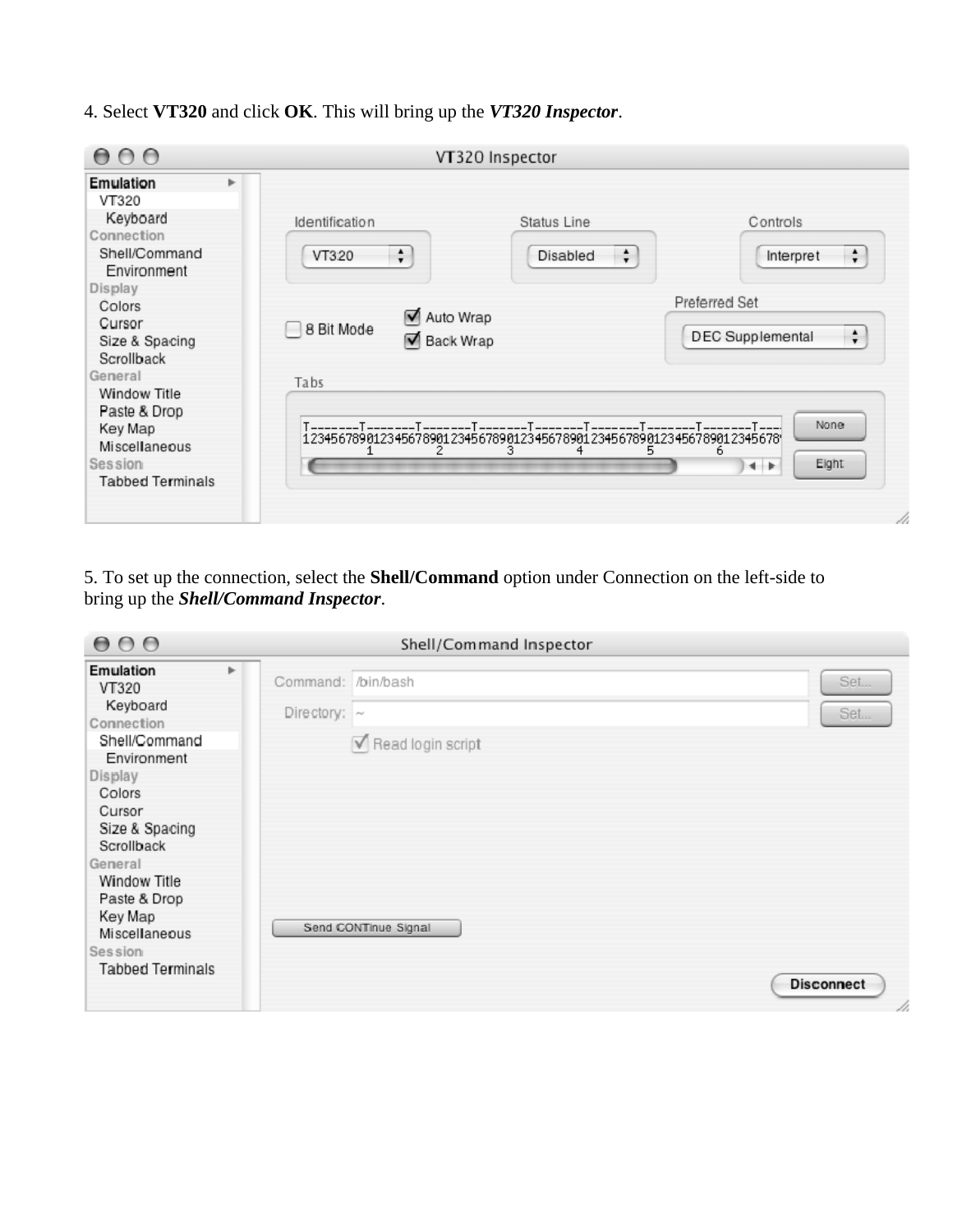6. Click **Disconnect** to make the Command field editable. We will now connect, via telnet, to a VT320 terminal application running on the host *myhost*. Type:

## **/usr/bin/telnet myhost**

in the command textfield and **hit enter**. Then click the **Connect** button.

| 000                                                                                                                                                                                                                                                      |                         | Shell/Command Inspector                                                      |                       |
|----------------------------------------------------------------------------------------------------------------------------------------------------------------------------------------------------------------------------------------------------------|-------------------------|------------------------------------------------------------------------------|-----------------------|
| Emulation<br>VT320<br>Keyboard<br>Connection<br>Shell/Command<br>Environment<br>Display<br>Colors<br>Cursor<br>Size & Spacing<br>Scrollback<br>General<br>Window Title<br>Paste & Drop<br>Key Map<br>Miscellaneous<br>Session<br><b>Tabbed Terminals</b> | Þ.<br>Directory: $\sim$ | Command: /usr/bin/telnet myhost<br>Read login script<br>Send CONTinue Signal | Set<br>Set<br>Connect |
|                                                                                                                                                                                                                                                          |                         |                                                                              | 1                     |

The terminal will attempt to connect to the host *myhost*:

| $\bigcap$<br>$\bigcirc$                                                                                                                              |                                                                                                       | vt320 80x24                                                                                           |                                                                                               |                                                                                                            |
|------------------------------------------------------------------------------------------------------------------------------------------------------|-------------------------------------------------------------------------------------------------------|-------------------------------------------------------------------------------------------------------|-----------------------------------------------------------------------------------------------|------------------------------------------------------------------------------------------------------------|
|                                                                                                                                                      | Q<br>aaaa<br>Ø<br>Q.<br>Ø<br>0<br>Ø<br>aaaa<br>@<br>Q<br>@<br>@<br>Ø<br>Q<br>Ø                        | aaaa<br>aaaaa<br>g.<br>Q<br>@<br>aaaa<br>Q<br>Q<br>@<br>@<br><b>@@@@</b><br>Q<br>Q                    | aaaa<br>Q<br>@<br>Q<br>@<br>Q<br>@<br><b>@@@@</b>                                             |                                                                                                            |
| aaaa<br>0<br>ø<br>@<br>Ø<br>@@<br>0<br>@ @<br>ø<br>aaaa<br>@<br>Q.<br>Q.<br>@<br>₫<br>@<br>aaaaa<br>0<br>Q.<br>@@<br><b>@@@@</b><br>Q<br>Q<br>Q<br>Q | aaaaa<br>0<br>Q.<br>Q.<br>@<br>Q<br>@@<br>Q.<br>Q<br>0<br>@<br>00000<br>Q<br>Q<br>Account<br>Password | 0<br>0<br>aaa<br>@<br>@@<br>@<br>Q.<br>Q.<br>Q.<br>Q.<br>@@<br>Q.<br>G.<br>GG<br>Q.<br>Q<br>aaaa<br>Q | aaaa<br>aaaaa<br>0<br>@<br>@<br>Q.<br>Q.<br>aaaa<br>ø<br>₫<br>0<br><b>@@@@</b><br><b>GGGG</b> | aaa<br>@<br>Q<br>@@<br>@@<br>@<br>@<br>Q.<br>Q.<br>ଡ଼ ଡ<br>ĝ.<br>Q.<br>@<br>Q<br>Q<br>Ø<br>Q<br><b>@@@</b> |
| Copyright Yrrid Incorporated, 1995.                                                                                                                  |                                                                                                       |                                                                                                       |                                                                                               | $\frac{1}{\sqrt{2}}$                                                                                       |